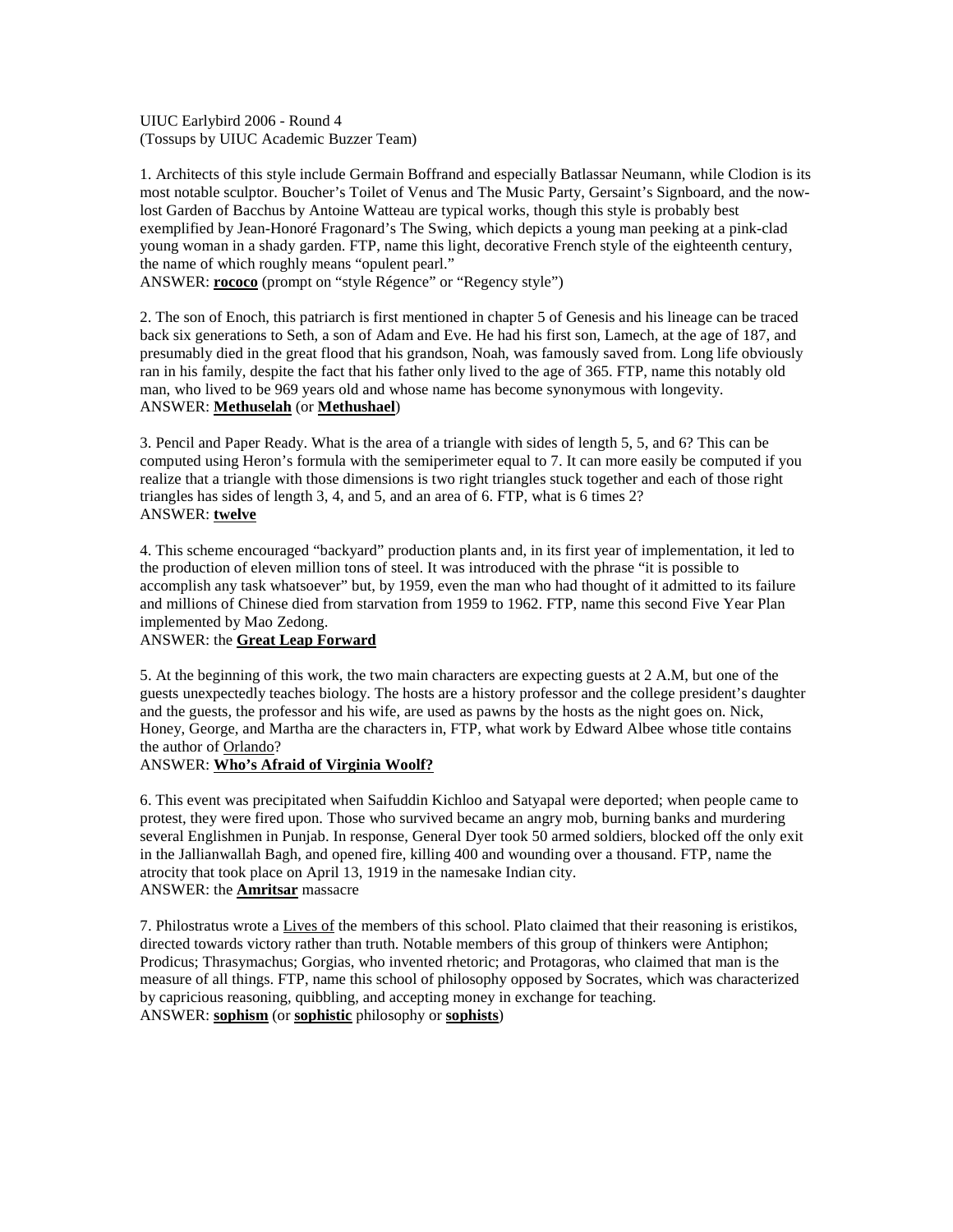8. In 1912, this person walked from Illinois to New Mexico, obtaining food by bartering poems from his collection Rhymes to be Traded for Bread. He committed suicide by drinking poison in 1931. Some of his lesser-known works include The Chinese Nightingale and The Santa Fe Trail, while his most famous work focused on a leader of the Salvation Army. FTP, identify the author of General William Booth Enters into Heaven.

## ANSWER: Vachel **Lindsay**

9. Lord of the Einherjar, this eldest son of Bor has two pets, Geri and Freki, who sit at his feet when he occupies Hlidskialf. Possessor of Draupnir and Gungnir, this deity hanged himself from Yggdrasil to attain the knowledge of the dead and sacrificed one of his eyes to the Well of Mimir. Destined to be swallowed by Fenrir at Vigrid, this war god nevertheless rides into battle on his eight-legged horse, Sleipnir. FTP, name this sky father and chief of the Norse gods for whom Wednesday is named. ANSWER: **Odin** (or **Wodan** or **Woden** or **Wotan**)

10. During this period, the public was influenced by Ludvik Vaculik's column "2000 Words," which was published in a weekly and both dailies. Television songs, a precursor to music videos, were introduced, and it was called "Socialism with a human face" by its leader Alexander Dubcek; it was later crushed by Warsaw Pact forces. FTP, name this 1968 counter-revolution in Czechloslovakia. ANSWER: the **Prague Spring**

11. Cells beyond the Hayflick limit are generally either in the  $G_0$  [gee-zero] version of this or tagged for programmed cell death. Containing two checkpoints, this in animal cells generally lasts at least 12 hours and may entail the existence of centrioles, but in a random orientation. This period is comprised of  $G_1$  [geeone],  $G_2$  [gee-two], and S sub-phases, during the latter of which DNA replication takes place. FTP, name this longest segment of the cell cycle, the phase in between one mitosis and another. ANSWER: **interphase**

12. This quantity is actually a tensor, but when the axis of rotation is known, the more common scalar quantity can be formed using the dot product. When multiplied by the angular acceleration, it yields the net torque on an object. When ice skaters pull in their arms, they are reducing this quantity in order to increase their angular speed by the conservation of angular momentum. For an ideal particle, it is equal to the mass times the square of its distance from the axis of rotation. FTP identify this physical quantity, a measure of the difficulty in rotating an object; the rotational analogue of mass.

ANSWER: **moment of inertia** (or **rotational inertia**; prompt on "I")

13. Among this person's accomplishments are founding the cities of Crocodopolis and Memphis, his capital. In Crocodopolis, he ordered the building of the first temple to Ptah. Also known as Aha and Scorpion, he had two wives, but only one heir, Djer. He routinely attacked the Nubians in the south, and expanded Egypt's influence to the First Cataract. FTP, name this pharaoh who united Upper and Lower Egypt.

#### ANSWER: **Menes** (or **Mena** or **Meni** or **Min** or **Narmer**; accept **Aha** or **Scorpion** King before they're mentioned)

14. Author of the "Heiligenstadt Testament," this person learned from Albrechtsberger, Salieri, and Haydn. Maelzel commissioned this artist's Battle Symphony, while the Theater an der Wien [VEEN] commissioned his Christ on the Mount of Olives, The Creatures of Prometheus, and Fidelio. FTP, name this German composer, the identity of whose "Immortal Beloved" is unknown, but who is known to have composed the "Emperor" Concerto; "Appasionata" and "Pathétique" Sonatas; "Choral" and "Eroica" Symphonies; "Für Elise"; and the "Moonlight" Sonata in spite of his deafness. ANSWER: Ludwig von **Beethoven**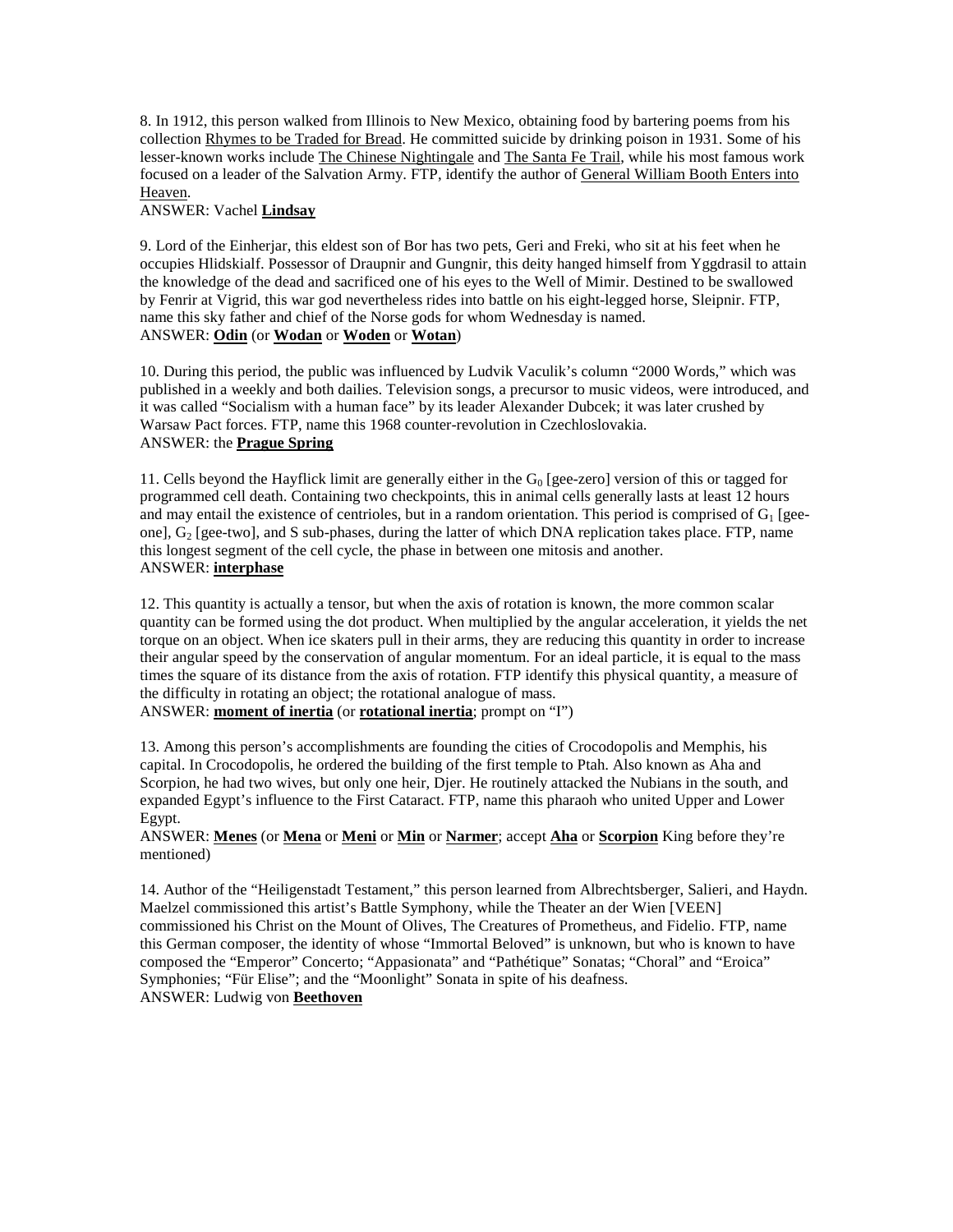15. Many believe that this locale's name comes from the Quechua for "Stone Sentinel." The record for ascending this mountain in the Andes is just under six hours in an attempt made from its north side. On its south side is its namesake river, which flows west into the Pacific Ocean after passing through Chile. At 22,831 feet above sea level, it is Argentina's highest peak. FTP, name this mountain, the tallest in all of South America.

#### ANSWER: Mount **Aconcagua**

16. The two dissenters in this 1973 case were Byron "Whizzer" White and William Rehnquist. Norma McCorvey, the plaintiff, has since had a change of heart and regrets her involvement in it. John Roberts described the case as "settled law" during his Senate confirmation hearings, although the Supreme Court has since ruled on further aspects of its holding, most notably in Planned Parenthood v. Casey. FTP, name this notorious Supreme Court decision. ANSWER: **Roe** verses Wade

17. This person, a descendant of Madame Yepanchin, spent four years in a sanitarium in Switzerland. During his journey back to Russia, he meets Rogozhin, who is obsessed with Nastasya Filippovna, whom Rogozhin later murders. He asks Aglaya Epanchin to marry him, but later falls out of love with her. FTP, name this epileptic character created by Fyodor Dostoevsky whose naïveté can be seen in the novel The Idiot.

ANSWER: Prince Lev Nikolayevich **Myshkin** (accept The **Idiot** before it's mentioned)

18 Present in trace amounts in the atmosphere, this element's 133 isotope can be used for radioactive dating. This colorless gas emits a characteristic blue glow in a plasma discharge. This element was discovered in late nineteenth century England by William Ramsay and Morris Travers when they were evaporating liquefied air. With atomic number 54, this element's most famous use is in its namesake flash lamps and it the first noble gas with which a compound was synthesized. FTP, name this second-heaviest of the noble gases.

ANSWER: **xe**non

19. In this work, the Dusters break into government offices, but they are finally caught inside a church. Roswitha Raguna interprets dreams, but is killed by artillery fire. Agnes has an affair with Jan (pronounced Yan) Bronski, but they both die. The main character in this novel can break glass with his shrill voice and decided to stop growing when he was three. FTP, name this Günter Grass work about Oskar Matzreth and the title musical instrument that he plays.

## ANSWER: The **Tin Drum** (or Die **Blechtrommel**)

20. This person, editor of the Socialist Avanti! from 1912, first gained fame for opposing the Libyan War. He switched sides when World War I came around, founding his own newspaper and becoming a corporal in the army. After being elected to parliament, his army marched on the capital, and King Victor Emmanuel III called on him to form a Cabinet. FTP, name this Italian Fascist leader. ANSWER: Benito Amilcare Andrea **Mussolini** (or Il **Duce**)

21. In this work, Maurice accidentally kicks sand into Percival's eye, but does not apologize. No one knows which twin is which, so their names are condensed into one: Samneric. Simon is accidentally mistaken for a beast. Jack Merridew is obsessed with hunting and does not want Ralph as chief anymore. Piggy's glasses break and the conch does too. FTP, name this tale of boys on an island who resort to savagery; William Golding's first novel.

## ANSWER: **Lord of the Flies**

22. At the age of 16, he began his career as a talent agent at Bloom & Associates in New York City. By his twenty-first birthday, he had already held several similar jobs in Los Angeles and had been honored as the youngest franchised agent in the industry. He has since moved to becoming a producer, but his impressive client list once boasted James Gandolfini, Jimmy Fallon, Lucy Liu, and poker player Johnny Chan. He won't have much time for that line of work anymore, however. FTP, name this man, who early on the morning of August 11, won the \$12 million first prize at the main event of the 2006 World Series of Poker. ANSWER: Jamie **Gold**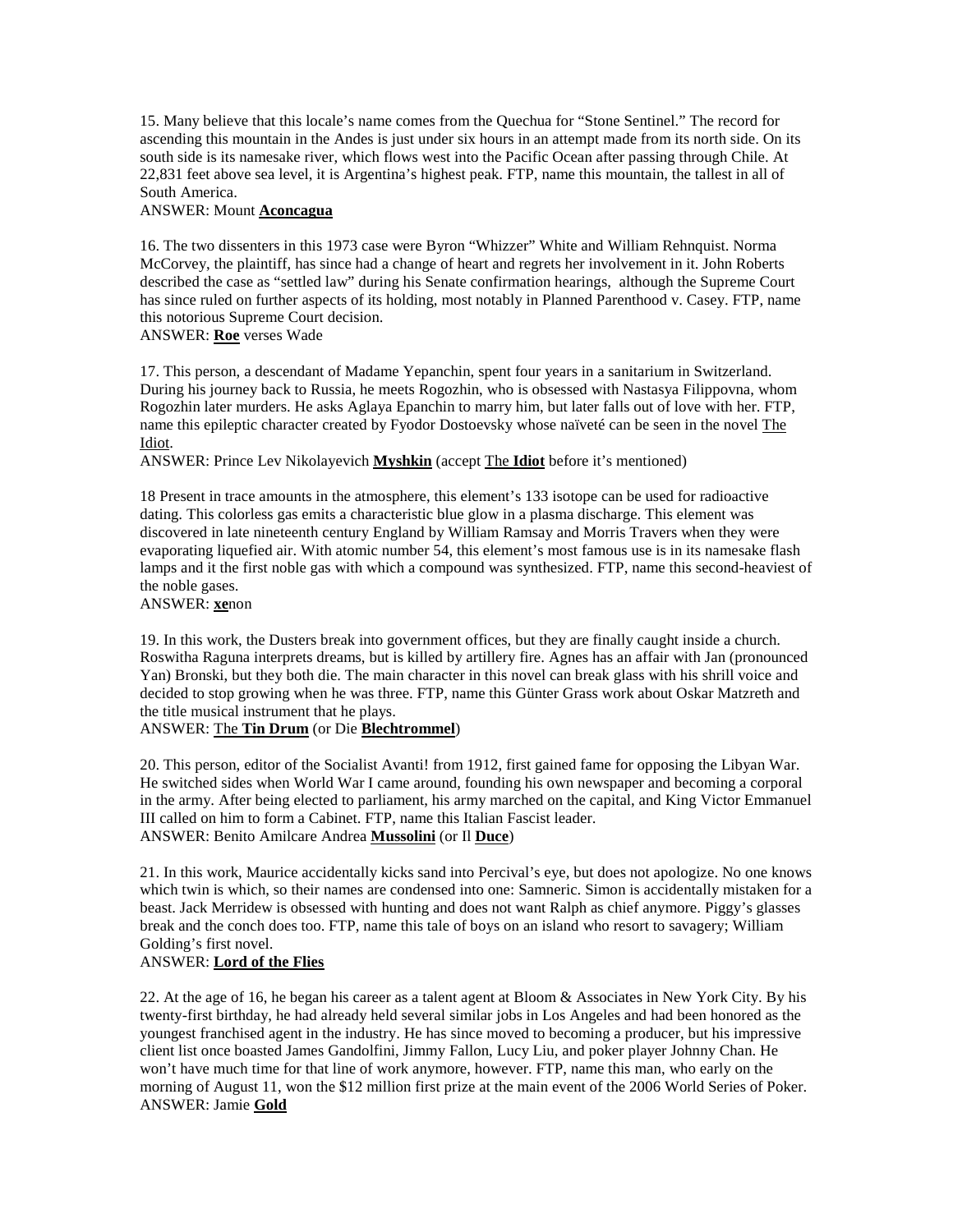UIUC Earlybird 2006 - Round 4 (Bonuses by UIUC Academic Buzzer Team)

1. Given a work of muckraking literature, identify the author FTPE. [10] History of the Standard Oil Company. ANSWER: Ida **Tarbell** [10] The Octopus. ANSWER: Frank **Norris** [10] The Shame of the Cities. ANSWER: Lincoln **Steffens**

2. Answer the following about an artist and his works FTPE.

[10] This Spanish expatriate notably collaborated with Georges Braque. His Rose Period includes two Harlequin paintings and a depiction of a Woman in a Chemise known as Madeleine.

ANSWER: Pablo Ruiz y **Picasso**

[10] This monumental grayscale oil of 1937 exposes the brutality of the Spanish Civil War by metaphorically portraying the bombing of the titular Basque town. A bull at top-left is especially memorable.

## ANSWER: **Guernica**

[10] This seminal proto-Cubist oil of 1907 depicts five naked prostitutes from the title section of Barcelona. The two figures at right have threatening masks instead of heads.

# ANSWER: Les **Demoiselles d'Avignon** (or The **Women of Avignon**)

3. Though Greenland is the largest island on Earth, there are plenty of other large islands to go around. FTPE, identify these islands from clues.

[10] The second-largest island on the Earth, this island is separated from the Australian mainland by the Torres Strait. The island is split between two countries, with Indonesia owning the west portion. ANSWER: **New Guinea** (do not accept "Papua New Guinea")

[10] The third-largest island in the world, this island in Southeast Asia is divided among Indonesia, Malaysia, and Brunei.

ANSWER: **Borneo**

[10] Named for a British explorer, this fifth-largest island in the world features Iqaluit, the capital of the Canadian province Nunavut, on its Southern shore.

## ANSWER: **Baffin** Island

4. Name these figures from Sumerian mythology FTPE.

[10] This king of Uruk and subject of a famous epic defeated Humbaba with his pal Enkidu. ANSWER: **Gilgamesh**

[10] This goddess offered Gilgamesh her love and was refused, which made her quite angry. ANSWER: **Ishtar**

[10] This god was annoyed by how noisy mankind was, and nearly eliminated the whole race with a massive flood.

ANSWER: **Enlil**

5. Identify the following Nobel Peace Prize winners FTPE.

[10] This Russian leader won in 1990 for helping to end the Cold War.

ANSWER: Mikhail **Gorbachev**

[10] This 1975 winner is a South African Bishop who fights against apartheid and is the author of Crying in the Wilderness.

ANSWER: Desmond **Tutu**

[10] This prominent American diplomat won for negotiations in Palestine in 1950. ANSWER: Ralph Johnson **Bunche**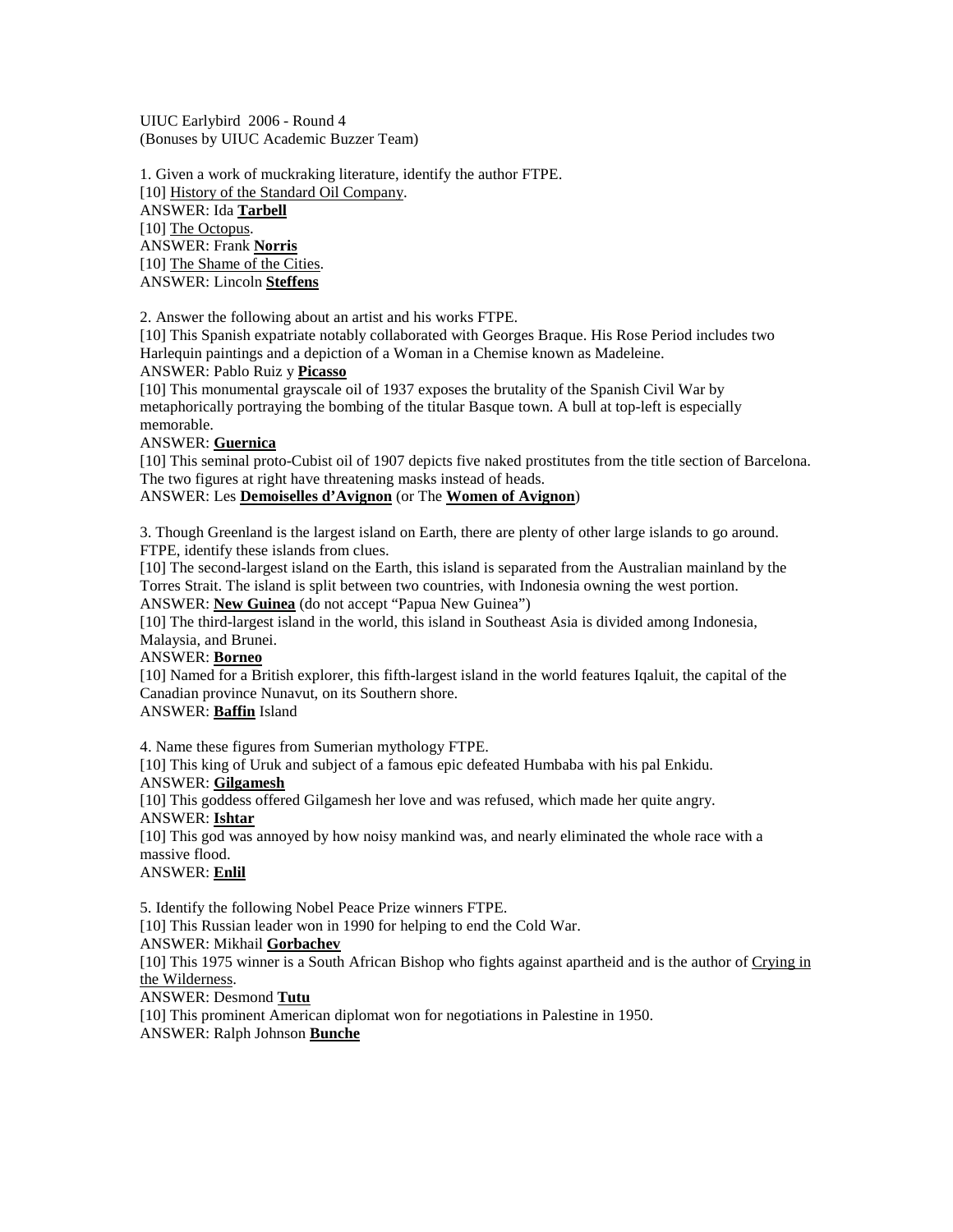6. Given a quote, name the book of the Bible from which it is taken FTPE. [10] "Then the Lord God said, 'It is not good for the man to live alone." ANSWER: **Genesis**

[10] "People of Israel, listen to all the laws that I am giving you today." ANSWER: **Deuteronomy**

[10] "Love is patient and kind; it is not jealous or conceited or proud..." ANSWER: **1 Corinthians**

7. Answer the following about American labor history FTPE.

[10] President Cleveland sent in Federal troops to break up this 1894 strike, saying that "If it takes the entire army and navy of the United States to deliver a postcard, that card will be delivered."

## ANSWER: the **Pullman** strike

[10] The fire that happened at this Manhattan factory in 1911 claimed 145 lives, mostly women who had iumped to their deaths. It was discovered that they couldn't escape since the doors couldn't be unlocked from the inside.

ANSWER: the **Triangle Shirtwaist** Factory

[10] In response to a worker's shooting death during a strike on May 1, 1886, workers held a rally at this Chicago locale, where a bomb was set off.

# ANSWER: **Haymarket Square**

8. Suppose there are six people at a meeting. FTPE:

[10] How many possible committees of 3 people can be formed?

# ANSWER: **twenty**

[10] If everyone at the meeting were to shake hands with everyone else exactly once, how many handshakes would take place?

# ANSWER: **fifteen**

[10] If the people were arranged around a circular table such that every seat were identical, how many possible permutations would there be?

## ANSWER: **120**

9. Name each of the following about a certain modern composer FTP.

[10] This crazy dude's crazy works include HPSCHD, for seven harpsichord soloists and fifty-one tape recorders; a series of Imaginary Landscapes; and Roaratorio. Crazy!

## ANSWER: John Milton **Cage**, Jr.

[10] Cage invented the "prepared" version of this musical instrument by placing objects from wineglasses to cheese on the strings in its body to change the sound of some or all of its keys.

## ANSWER: **piano**

[10] The score for Cage's most famous work, 4'33 [four minutes and thirty-three seconds], contains precisely this many notes.

## ANSWER: **zero**

10. Identify the following Israeli Prime Ministers FTPE.

[10] Elected in 1977, he and Yasir Arafat signed the Camp David Accords.

# ANSWER: Menachem **Begin**

[10] His brother was a casualty at in the raid at Entebbe, which he led. In 1996, he became the youngest elected Prime Minister.

## ANSWER: Binyamin **Netanyahu**

[10] He first became Prime Minister in 1974 and ordered the Entebbe Operation. He was re-elected in 1992, and signed the Gaza-Jericho First Agreement before being assassinated by a Jewish fundamentalist in 1994.

ANSWER: Yitzhak **Rabin**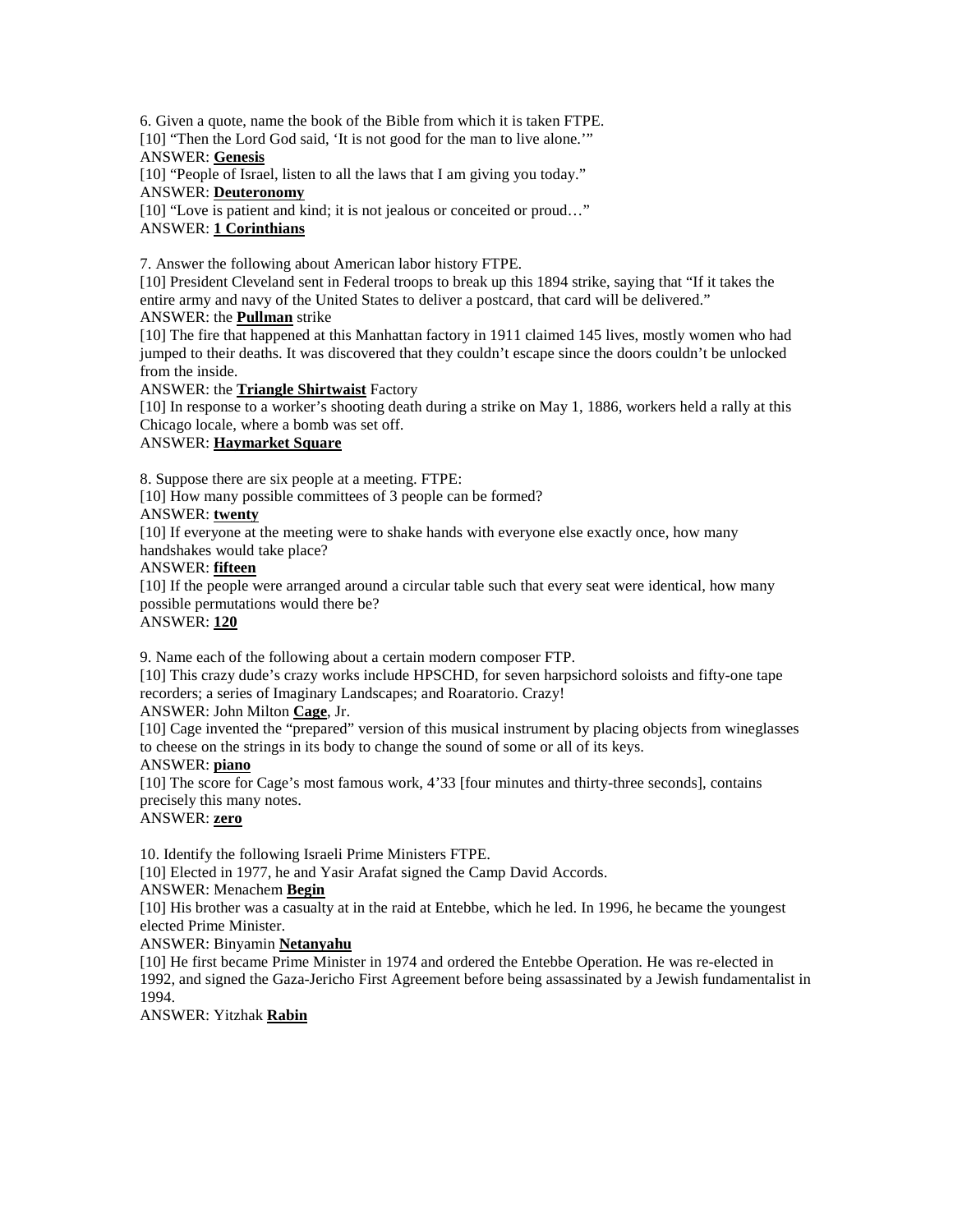11. Name each of the following writers of the American frontier FTP.

[10] Inexplicably, this native of Lake Pepin, Wisconsin fictionalized her early life on the frontier in the Little House on the Prairie books.

ANSWER: Laura Ingles **Wilder**

[10] A devotee of Sarah Orne Jewett, this writer created such frontier-set works as Death Comes for the Archbishop, O Pioneers!, and My Ántonia.

ANSWER: Willa Sibert **Cather**

[10] This Norwegian immigrant fictionalized his countrymen's experiences on the prairie in a classic trilogy consisting of Giants in the Earth, Peder Victorious, and Their Father's God.

ANSWER: Ole Edvart **Rölvaag**

12. Name the following historical figures from Ohio FTPE.

[10] This Copperhead defied Burnside's orders, expressed sympathy for the Confederacy, was arrested, and then banished to the Confederacy. He later moved to Canada.

ANSWER: Clement Laird **Vallandigham**

[10] He was president during the "Billion-Dollar Congress" and signed the Sherman Anti-Trust Act in 1890.

ANSWER: **B**enjamin **Harrison** (prompt on "Harrison")

[10] Called "the most hated and despised man in Georgia," his regiment was badly beaten at First Bull Run. He later assumed command of the armies in the West, and on September 1, 1864 captured Atlanta. ANSWER: William Tecumseh **Sherman**

13. Answer the following about a certain poetic epic FTPE.

[10] This unfinished sixteenth-century allegory sets-out to tell the tale of one night in each of its twelve books. It is dedicated to Queen Elizabeth I, who appears as Gloriana, the title monarch.

#### ANSWER: The **Faerie Queene**

[10] This Anglo-Irish poet and friend of Sir Walter Raleigh wrote The Shepheardes Calender, The Amoretti, and Epithalamion, but is probably best known for The Faerie Queene.

ANSWER: Edmund **Spenser**

[10] This figure represents St. George and Holiness and is the protagonist of Book I of. ANSWER: The **Red Cross Knight**

14. Identify things related to a certain television show FTPE.

[10] This Ron Howard-produced show won an Emmy, but that couldn't stop it from being cancelled in 2006 after finishing its third season.

ANSWER: **Arrested Development**

[10] Jason Bateman starred in "Arrested Development" as this hard-working member of the Bluth family. ANSWER: **Michael** Bluth

[10] This comedian and actor portrays Michael's unintentionally homosexual-acting brother-in-law Tobias. ANSWER: David **Cross**

15. Identify the following Indian leaders FTPE.

[10] This first Mughal emperor conquered Kabul in 1504 and, not long after, captured Agra and Delhi. He ruled until 1530 when he was succeeded by Humayun.

ANSWER: **Babur**

[10] He governed the Deccan under his father, Shah Jahan, and went on to defeat his brothers and imprison his father in order to gain the throne.

ANSWER: **Aurangzeb** Alangir

[10] This daughter of Jawaharlal Nehru served as Prime Minister from 1966 to 1977 and again from 1980 until her assassination in 1984.

ANSWER: **I**ndira **Gandhi**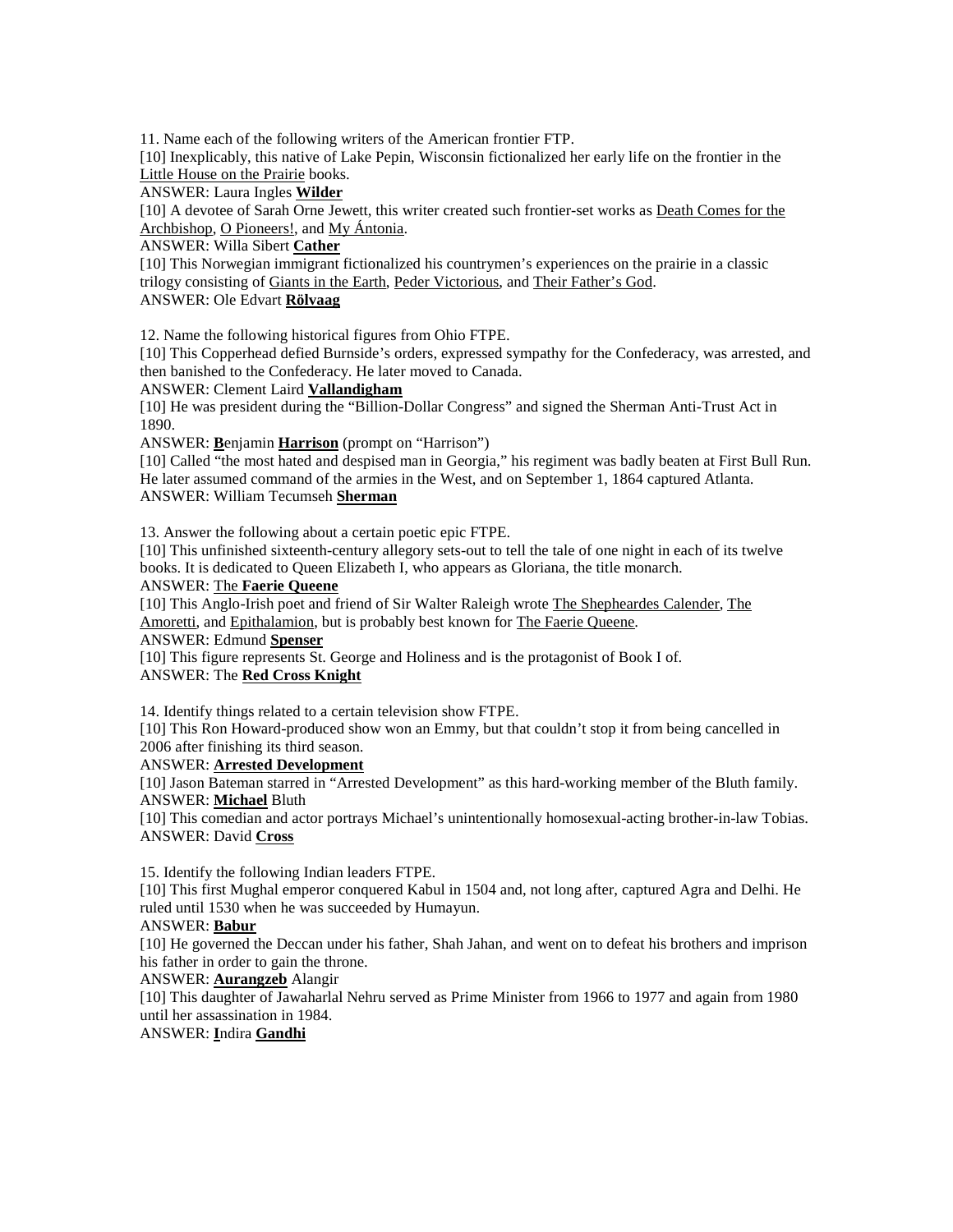16. Answer these related questions from particle physics FTPE.

[10] These particles mediate the strong nuclear force.

#### ANSWER: **gluon**s

[10] The strong nuclear force binds these particles together in order to form mesons and baryons like the proton.

#### ANSWER: **quark**s

[10] Quarks possess this degree of freedom, which does not have a simple explanation. It is to the strong nuclear force what charge is to the electromagnetic force. ANSWER: **color**

17. Name these dialogues of Plato FTPE.

[10] Set at the house of Agathon, this dialogue sees Phaedrus, Pausanias, Eryximachus, Aristophanes, and Socrates get drunk and talk about love. It is the origin for the idea of the "beast with two backs."

## ANSWER: **Symposium** (or **Symposion**)

[10] Perhaps the most-studied dialogue, this discussion of a poet-free ideal state ruled by a Philosopher-King discusses the ring of Gyges and eugenics.

#### ANSWER: **Republic** (or **Politeia**)

[10] This dialogue consists of Socrates' self-defense in his trial for corruption of the youth. In it, Socrates famously claims to know nothing, alluding to the idea that this is true wisdom.

# ANSWER: **Apology** (or **Apologia** Sokratous)

18. Name these acids given a chemical formula FTPE.  $[10]$  H<sub>2</sub>SO<sub>4</sub>. ANSWER: **sulfuric** acid [10] HBr. ANSWER: **hydrobromic** acid  $[10] H_2Cr_2O_7.$ ANSWER: **dichromic** acid

19 I'm just a bill, yes I'm only a bill. FTPE, answer the following about how bills become laws by filling in the missing lyrics as sung in the Schoolhouse Rock classic.

[10] "Well now I'm stuck in [blank] / While a few key congressmen sit and debate." Examples of these include Ways & Means and Appropriations.

#### ANSWER: **Committee**s

[10] "And if they vote for me on Capitol Hill, Well, then I'm off to" this building.

ANSWER: The **White House**

[10] "If the President [blanks] me, I have to go back to Congress." ANSWER: **vetoes**

20. Answer each of the following about bacterial genetics FTP.

[10] In bacteria that lack membrane-bound nuclei, bacterial genetic material is stored in the form of a dense loop known as this. They are visible as circular dark spots in micrographs of bacteria.

# ANSWER: **nucloid**s

[10] These are external genetic elements that may be taken-up by certain bacteria in a process known as transformation. If one of these can incorporate itself into the bacterial nucleoid, it is called an episome. ANSWER: **plasmid**s

[10] Bacteria can exchange plasmids in a process known as this, which takes place via appendages called sex pili. Paradoxically, the ability to initiate this is often conferred by a plasmid known as F. ANSWER: **conjugation**